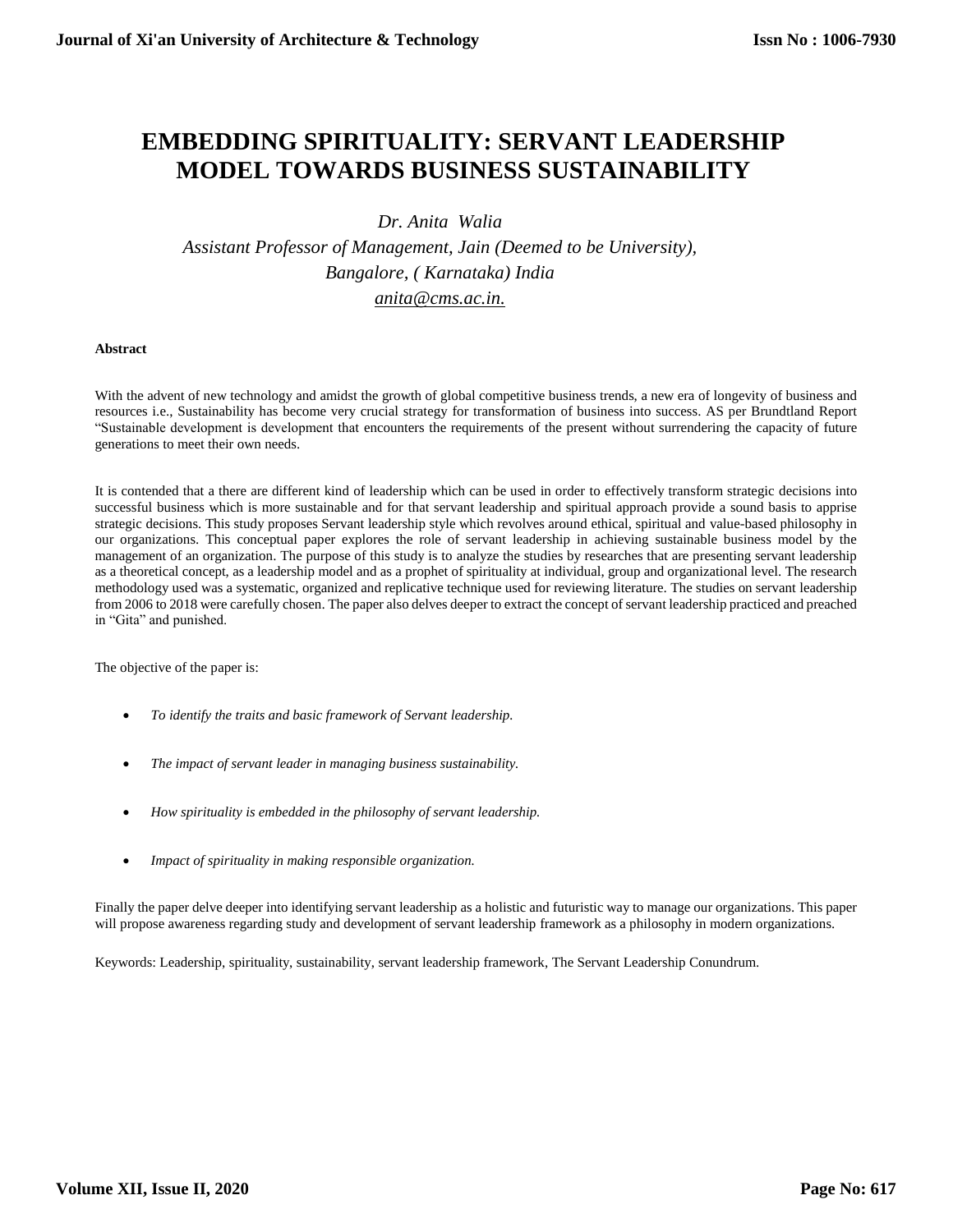#### **Introduction**

Francis Bacon famously wrote, "We must obey the forces we want to command". A good leader is one who listens to his subordinates and carries them along. He is Worker First Manager Next. The term 'Servant Leadership' is becoming very popular worldwide. Robert Greenleaf started this concept in 1976 in America. But now it is catching up all over the world. What is servant leadership? Servant leadership is, not taking the credit as a leader. You inspire your colleagues; you inspire your subordinates, not by preaching, but by your own example and by not mere dictating them.

Swami Vivekananda practiced servant leadership more than 100 years back, when he started Ramakrishna Mission. Swami Vivekananda gave a new, holistic way of converting work into worship. When Swamiji drafted the trust deed of Ramakrishna Math, he made his brother disciple, Swami Brahmananda as the first president. He did not become the first president; he did not take the position and power. Swamiji was not only an inspirational leader, but was also a very pragmatic one. He not only believed in 'Servant-based Leadership' but constantly endeavored to empower all those around him. In dealing with his brother-disciples and followers, he evoked what is today popularly known in the management world as the 'Pygmalion Effect'. Management expert J. Sterling Livingston describes it as the effect of enabling subordinates to excel in response to the leader's expectation of them.<sup>1</sup>

#### **Methodology**

The research methodology used was a systematic, organized and replicative technique used for reviewing literature. The studies on servant leadership from 2006 to 2018 were carefully chosen. The paper also delves deeper to extract the concept of servant leadership practiced and preached in "Gita". The research has extracted the concept of leadership from publication on Swami Vivekanand teaching**. R**esearch papers from journals and open sources written by field experts of secondary data sources were reviewed in the literature. Metaanalysis technique helped to review the sources from academic journals that analyze the findings.

# **What is sustainability?**

The concept of "Sustainability" implies the interconnectedness of social, environment and economic concerns, and the need to accomplish a superior harmony between the three so as to guarantee that future will endure and blossom with Earth.

This is normally alluded to as the "triple primary concern" Profit, people and planet (or: Equity, Economy, Ecology).

"Sustainability" has turned into a main system molding social duty, natural assurance and carbon alleviation endeavors, among different activities inside partnerships, governments, schools and colleges, charities, and different areas.



Fiqure 1:Three pillars of ssustainability: source : http://www.csrvision.in/wp-content/uploads/2018/08/CSR-August-2018-Cover-Story.jpg

#### **Spirituality: Essential For Building Responsible Organization**

With the rise in incident related to ethical issues and global corporate scandals, many organizations are focusing on SQ (spiritual quotient) also with IQ and EQ. These organisations seem to be more concerned about the ethical standard of the employee and are interested in the concept of spirituality with the hope that it could address ethical issues manipulating their businesses. Sustainable businesses are those which creates profit for its shareholders while shielding the environment and refining the lives of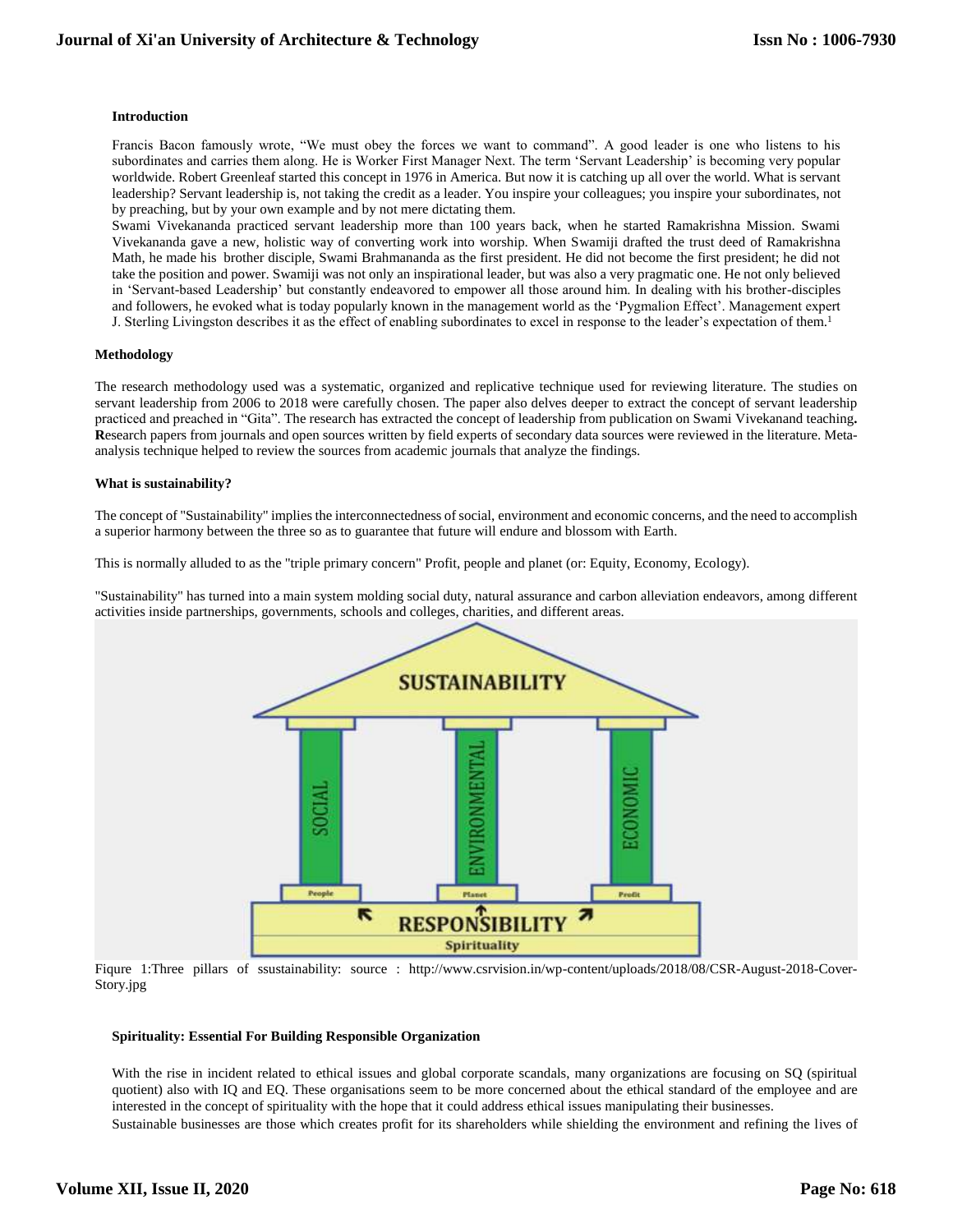those with whom it interrelates. Today business sustainability also include Spirituality and ethics which are core values that have shaped human life from time immemorial. Ethics and spirituality are interconnected but different as ethics is about customs and conducts, while spirituality is all about personal meaningful experiences and varies from person to person, making it hard to define.

Our country India is known in the world as a land of spiritual guru like Swami Vivekananda, having answers to all the evolving challenges of the world, because of its strength of spirituality and ancient knowledge system such as Bhagavad Gita.

According to Verse 4 of chapter 8 of Gita, it says:

"The physical nature is endlessly mutable, the universe is the cosmic form of the supreme lord and I am that lord represented as the super soul dwelling in the heart of every embodied being."

It suggest that it is only the spiritual bondage among all living beings which will make the human beings responsible to not only to the human being/ society but also to the Plants and animals.

#### **Spirituality and Leadership**

A leader is one who leads people and his organisation towards achieving their goals and realisation of its visions and practice of its values. Leadership has been described as "a process of [social influence i](http://en.wikipedia.org/wiki/Social_influence)n which a person can enlist the aid an[d support o](http://en.wikipedia.org/wiki/Peer_support)f others in the accomplishment of a common [task"](http://en.wikipedia.org/wiki/Task_/(project_management/))<sup>2</sup> The leader should lead, guide, execute and prove to his/or her management as well as the stakeholders ability of their leadership.

Management needs Heroes who practice what they preach. In the Bhagavad Gita Chapter 3 Karma Yoga verse 21, *[yad](http://vedabase.net/y/yad) [yad](http://vedabase.net/y/yad) [ācarati ś](http://vedabase.net/a/acarati)re ̣̣ḥ̣ as [tat](http://vedabase.net/t/tat) [tad e](http://vedabase.net/t/tad)vetaro [janạ](http://vedabase.net/j/janah)*

#### *[sa](http://vedabase.net/s/sa) [yat](http://vedabase.net/y/yat) [pramāạ̣́](http://vedabase.net/p/pramanam) [kurute l](http://vedabase.net/k/kurute)oka[s tad](http://vedabase.net/t/tad) [anuvartate](http://vedabase.net/a/anuvartate)*

This means that, whatever action a great man performs, common men follow. And whatever standards he sets by exemplary acts, all the world pursues. People in general always require a leader who can teach the public by practical behavior. A leader cannot teach the public to stop

To most people, someone in a powerful position of authority is automatically a leader. Consequently, leadership is seen simply as the ability to get people to do what the 'leader' wants them to do, often with the help of the powerful position he occupies.We find that all great leaders have two things in common:

- 1. A burning desire to create a better future
- 2. The ability to stay the course even in the face of the most formidable of resistance

It is the strength of these two elements that attracts willing followers to them, rather than their position of authority. Gandhi and Mandela in the political/social arena, and Howard Schultz, Steve Jobs, Jack Ma and many others in the business arena were considered great leaders not because of their position, authority, appearance, personality, management techniques or heredity, but because they created better futures for people around them.

While uncovering the three sources of leadership energy may not be the holy grail of leadership development, one thing is clear– there is more to the power of the human mind than is widely understood. As science and spirituality start to converge, the evidence for the universal connectivity of people and things is growing by the day. Our ongoing interactions with great leaders continue to confirm that those who prevail over stubborn resistance to create a better future, believe strongly in their purpose and values, and often also use the power of their mind to influence reality.<sup>13</sup>

#### **Servant Leadership**

The servant-leader is servant first. The best test is: do those served grow as persons: do they, while being served, become healthier, wiser, freer, more autonomous, more likely themselves to become servants? And, what is the effect on the least privileged in society; will they benefit, or, at least, not be further deprived?<sup>14.</sup>

Max De Pree, former CEO of Herman Miller wrote in his book, *Leadership is an Art,* "The first responsibility of a leader is to define reality. The last is to say thank you. In between, the leader is a servant."15. Hermann Hesse's Journey to the East, in this story we see a band of men on a mythical journey,probably also Hesse's own journey. The central figure of the story is Leo who accompanies the party as the servant who does their menial chores, but who also sustains them with his spirit and his song. He is a person of extraordinary presence. All goes well until Leo disappears. Then the group falls into disarray and the journey is abandoned. They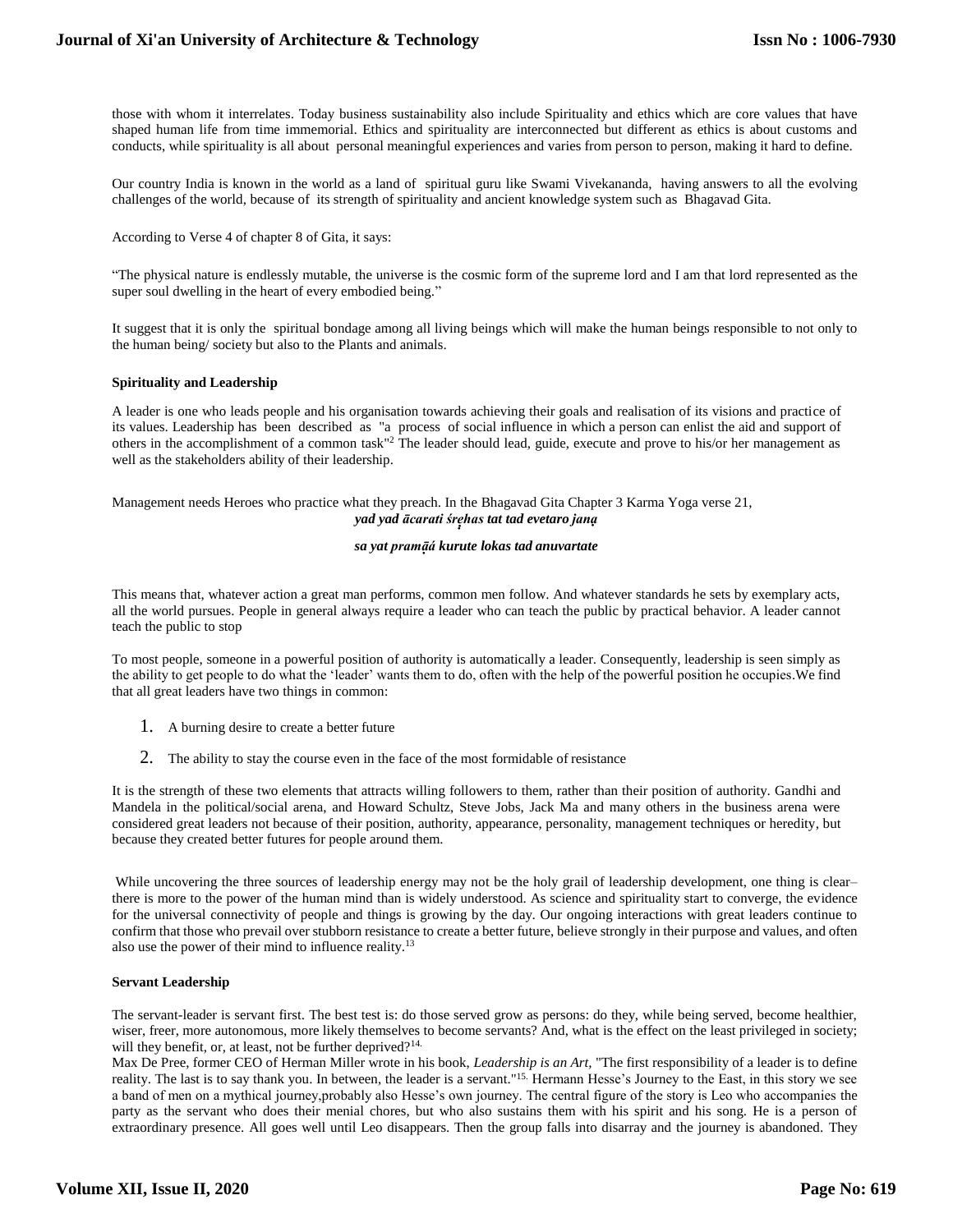cannot make it without the servant Leo. The narrator, one of the parties, after some years of wandering finds Leo and is taken into the Order that had sponsored the journey. There he discovers that Leo, whom he had known first as servant, was in fact the titular head of the Order, its guiding spirit, a great and noble leader. Robert Greenleaf states that, this story clearly states that the great leader is seen as servant first, and that simple fact is the key to his greatness. Leo was actually the leader all of the time, but he was servant first because that was what he was, deep down inside.<sup>16</sup>

Every person has buried treasure waiting to be discovered. You also have buried treasure in you. There isn't one of us that don't have value. In order to find that treasure and unlock the individual potential, leaders have to deeply care about those they lead, exercise patience and have the courage to give difficult and timely feedback. As Swami Vivekananda Says, "each Soul is potentially divine to manifest divinity within and everything will be harmoniously arranged about it.<sup>17</sup>

Richard Murphy was such a leader, he is a role model for a more selfless than self-aggrandizing leadership, and the lessons we learn from his example are good for every leader to reflect upon.

- **1. Scale ideas, not just programs and organizations.**
- **2. The first job of leaders is to build and support other leaders.**
- **3. Take chances on people.**
- **4. Advocate for social change, and stay grounded in service.<sup>18</sup>**

The single characteristic of the servant-leader that stands out in Greenleaf's essay, it is the *desire to serve*. A walk through *The Servant as Leader* by Robert Greenleaf provides a fairly long list of additional characteristics that are important. They include listening and understanding; acceptance and empathy; foresight; awareness and perception; persuasion; conceptualization; selfhealing; and rebuilding community. Greenleaf describes servant-leaders as people who initiate action, are goal-oriented, are dreamers of great dreams are good communicators, are able to withdraw and re-orient themselves, and are dependable, trusted, creative, intuitive, and situational.<sup>19</sup>

There is a great deal of the emphasis on empathy and mutual respect on the part of the servant leader. The followers, likewise make a conscious choice to follow leaders," because they are proven and trusted as servants". The servant leadership is more about ones character rather than on style. According to Robert Greenleaf, Servant hood means a leader helping people remove the obstacles on their path and helping them acquire the skills they need to do their jobs better.<sup>20</sup>

Herb Kelleher chairman emeritus and co-founder, and former CEO of Southwest Airlines, a highly successful U.S. Corporation thought process is very similar to Swami Vivekananda's philosophy of Servant Leadership though he ran a business for profit. The employees of South West Airlines think that their company exists to serve a purpose, not just to make a profit. It takes an unusual leader to inculcate that type of belief in people. His justification for that view is rather simple: Treat your employees well, and they in turn will treat your customers well. It is then hardly surprising that the company probably the most unionized airlines in the US airline industry, rarely face any problem with organised labour.<sup>21</sup>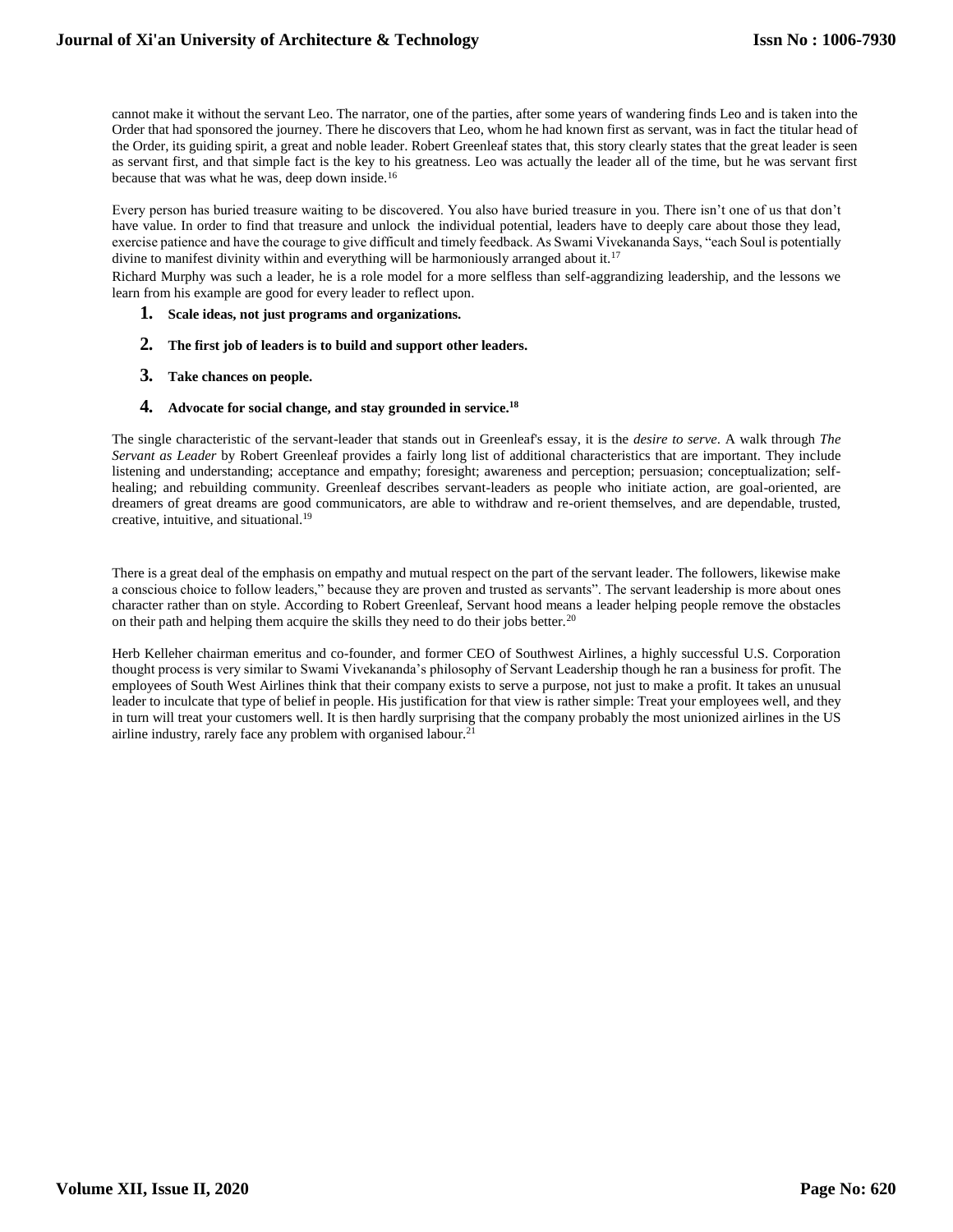# **Servant-Leadership Framework**

1. **Service to Others**. Servant-leadership begins when a leader assumes the position of servant in their interactions with followers. Authentic, legitimate leadership arises not from the exercise of power or self-interested actions, but from a fundamental desire to first help others. Greenleaf wrote that this "simple fact is the key to [a leader's] greatness"<sup>23</sup>

2. **Holistic Approach to Work**. Servant-leadership holds that "The work exists for the person as much as the person exists for the work" <sup>24</sup>It challenges organizations to rethink the relationships that exist between people, organizations and society as a whole.

3. **Promoting a Sense of community.** Greenleaf lamented the loss of community in modern society, calling it "the lost knowledge of these times".<sup>25</sup> Only by establishing this sense of community among followers can an organization succeed in its objectives. Further, the theory posits that this sense of community can arise only from the actions of individual servant-leaders.<sup>26</sup>

**Sharing of Power in Decision-Making.** Effective servant-leadership is best evidenced by the cultivation of servant-leadership in others. By nurturing participatory, empowering environments, and encouraging the talents of followers, the servant-leader creates a more effective, motivated workforce and ultimately a more successful organization. As phrased by Russell "Leaders enable others to act not by hoarding the power they have but by giving it away".<sup>27</sup> The organizational structure resulting from servant-leadership has sometimes been referred to as an "inverted pyramid", with employees, clients and other stakeholders at the top, and leader(s) at the bottom. Exemplary followers, a product of delegated decision-making, are a further example of servant-leadership's inverse nature, "another type of leader turned inside out".<sup>28</sup> Because servant- leadership breaks away from the classic organizational pyramid and promotes flexible, delegated organizational structures, many behavioral scientists see it as a forward-looking, postindustrial paradigm for leadership.<sup>29</sup>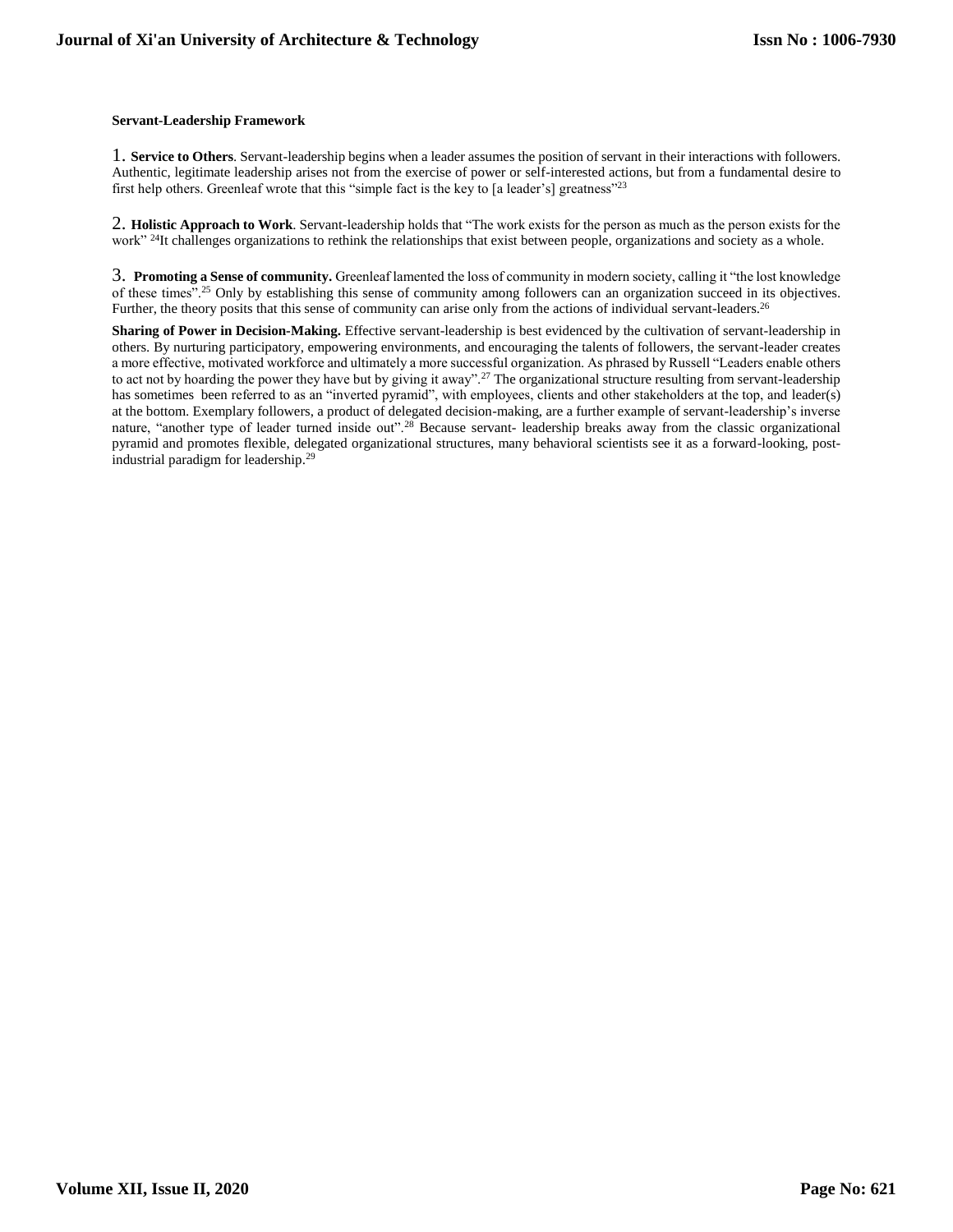# **Traits of Servant Leadership**

Servant leadership is a blend and balance between leader and servant. It can be easy to dismiss servant leadership as offering no direction. But the servant leadership style offers several advantages that you should consider.<sup>30</sup>

#### **Diversity**

The servant leadership approach can be effective in a diverse workplace, as an autocratic style of leadership can cause alienation among employees. A democratic form of leadership can sometimes cause opposing points of view to be lost or distorted to fit the needs of the group. The servant leadership style serves each member of the group. This allows for personalized management for each diverse member of the team and can help to maintain team cohesiveness.

# **Involvement**

A workplace that runs under a servant leadership style can choose to operate for the needs of individual employees or it can operate as a collective where the group makes decisions. Unlike a democratic management style where the majority rules, in a servant leadership setting, all opinions and input matters.

# **The Servant Leadership Conundrum**

The list of traits, characteristics, or virtues attributed to servant leaders is plentiful in the literature, and these vary somewhat with respect to their contents. The aforementioned conundrum is central to the development of servant leaders as proposed by Larry C Spears.<sup>31</sup>

*Listening:* Committing to listen to other while simultaneously paying attention to one's own inner voice.

*Empathy*: Striving to understand others from their perspective.

*Healing:* Repairing peoples broken spirits by making them whole

*Awareness:* Committing to foster self awareness.

*Persuasion:* Convincing others, rather than coercing compliance.

*Conceptualisation:* Looking beyond day to day realities and "dream great dreams".

*Foresight:* Seeing how the present decisions affect the future.

*Stewardship:* Holding something in trust for another.

*Commitment to the growth of people:* Committing top the growth of each individual in the organisation.

*Building Community:* Seeking to enhance trust and a deep sense of connection toward a common interest.

. A servant leader develops other leaders. The replication factor is so important. It means teaching others to lead, providing opportunities for growth and demonstrating by example. That means the leader is not always leading, but instead giving up power and deputizing others to lead. It's important to offer opportunities for personal development beyond the job. Let's say you run a company program to lose weight, or lower personal debt, or a class on etiquette. None of these may help an immediate corporate need, but each may be important.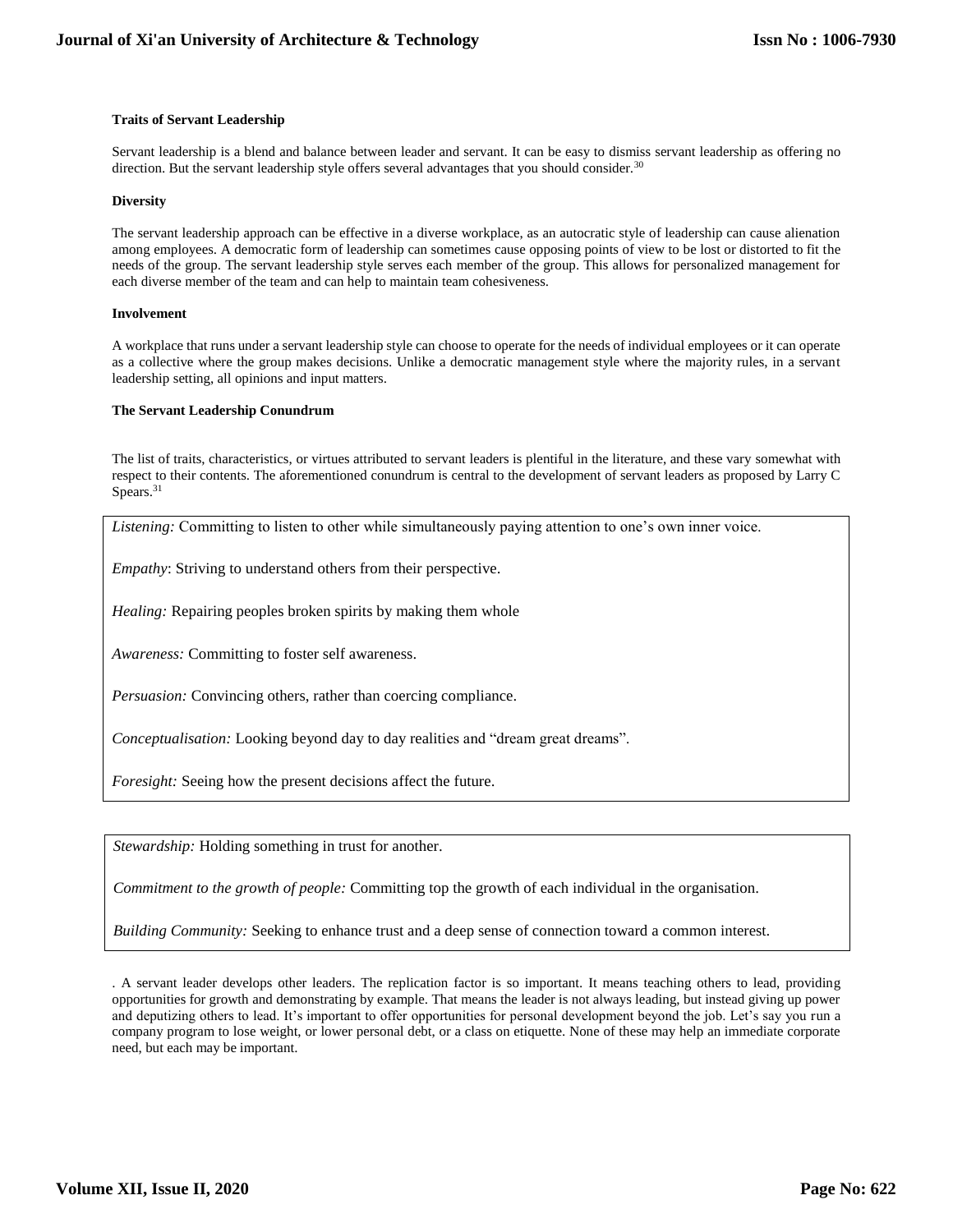#### **Servant Leadership and Present World Management**

Servant Leadership though it may seem simple, it's the most profound and difficult style of Leadership. The reason is not for the difficulty in practicing it, but to be a servant leader one needs to have a fundamental shift in attitude and there should be an inner transformation.

Servant hood by itself does not make one a leader. One needs to blend a servant's heart with leadership skills. After an extensive review of the literature on what makes a great leader, Wong has identified twelve defining characteristics of exceptional leaders:<sup>32</sup>

| 1. Great capacity for productive work | 2. Great vision for the right direction |
|---------------------------------------|-----------------------------------------|
| 3. Great intellect and knowledge      | 4. Great people skills                  |
| 5. Great team-builders                | 6. Great motivators                     |
| 7. Great heart                        | 8. Great communicators                  |
| 9. Great optimists                    | 10. Great courage                       |
| 11. Great self-knowledge              | 12. Great character                     |

It is self-evident that the best practices of Servant Leadership listed earlier will contribute the development of all the important leadership characteristics, especially in matters related to the heart and character of leadership. The world Economic Forum survey on the global agenda 2014 clearly states that there is a leadership crisis. All crises are thrust on all the world citizens due to caring leadership with a vision. The important skills required for leadership in the present day is to have 1. Global Perspective, 2. Collaboration, 3. Communication, 4.Commitment to social justice, 5. Long term planning; 86% of respondents think there is a leadership crisis<sup>34</sup>.

The recent Wall Street debacle of 2008 and other corporate scandals are involving companies like Enron, Tyco, Lehman Brothers, AIG, etc., have cast a serious doubt on their leadership and their running of their corporations. These corporations are not known for practicing workplace spirituality. But many corporations do swear by that philosophy. The secret of organisations lies in the CEO's sincerity in setting the tone- how he is perceived. The "Greed over Spirituality" mindset might have been limited to a handful of people, but they were influential enough and their actions were serious enough to cause their employees and investors irreparable harm.<sup>35</sup>

Three historical figures who changed the worlds in which they lived. John Woolman, an American Quaker, used gentle persuasion to convince Quakers to give up their slaves in eighteenth century America. Thomas Jefferson turned down leadership opportunities during the American Revolutionary War in order to return to his home state and write statutes that were enacted and shaped the future of Virginia as well as the new nation.

Greenleaf In his second essay, *The Institution as Servant*, Greenleaf wrote that "not much will change until the *builders of institutions,* those who have competence and strength, begin to move." He introduced the important role of board members in leading the institution toward distinction as servant. He discussed organizational structures, and argued for a team or "council of equals" instead of a single chief at the top of the organizational pyramid. He described the difference between conceptual and operating talent, and discussed the challenges of large businesses, universities, and growing edge churches.<sup>36</sup>

Leading by Serving Servant leadership helps ASQ board become a high-performing team one thing is certain about the ASQ Board of Directors (BoD)—it is a passionate and opinionated group dedicated to advancing quality and quality professionals. While having individuals with passion, conviction and commitment at the helm of the society is inarguably a good thing, it can work against harmonization. It implemented a proven leadership style called servant leadership that promotes practices such as listening, asking questions, reflection, using foresight, and contributing to the growth and development of stakeholders.

"Servant leadership definitely made the board more participative. No longer does the BoD just sign off on policies. We jump in and take action on issues our members are concerned with," Crawford said. "Servant leadership blends well within any organization, whether it's a nonprofit or for-profit, because it develops community and empathy." The ASQ BoD is confident servant leadership will provide ASQ with a strong foundation as it builds a society that can leverage global resources and knowledge to make each ASQ member successful. "Servant leadership will get us there because it puts the focus on members and it gives us foresight on member value now and into the future," Timmerman said.<sup>37</sup>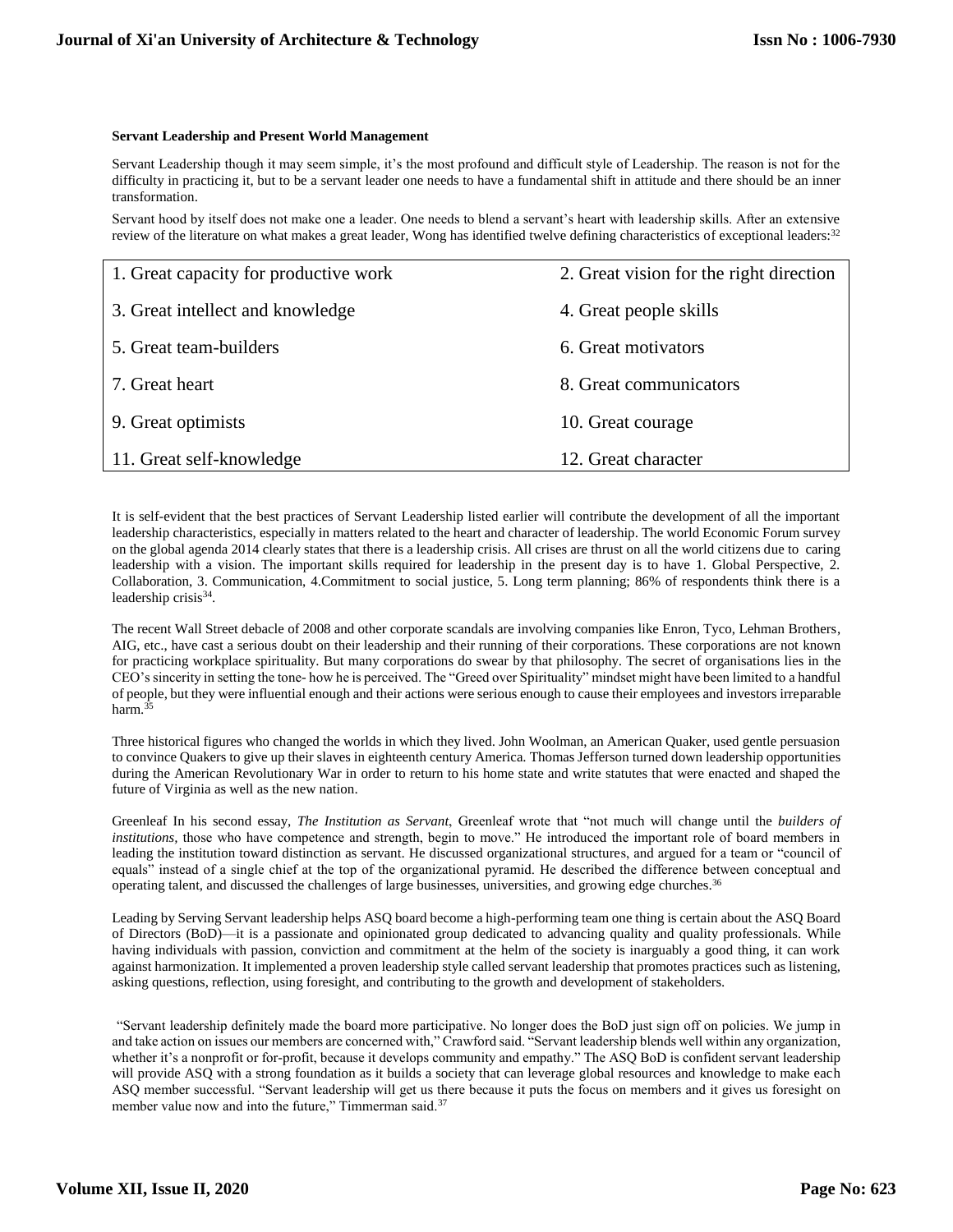#### **Conclusion**

It is high time to develop a new paradigm of leadership training. All the exercises on team- building and strength-finding will not work without the right kind of leadership. The spirit of the leader as a servant may be just what is needed to implement a strengthsbased paradigm.

"The Leader of the Future" write up from the Drucker Foundation, rejected the command-and- control approach; They advocated the importance of learning from the grass roots and leading with a shared vision and a spirit of collaboration. They believed that the challenge facing future leaders is to serve as role models with core values and inspire a diverse work group for long-term common good.<sup>38</sup> In "The Leaders of the Future II", reinforce the same themes and emphasize the need for new ideas for leadership training in the post-9/11 world.<sup>39</sup>.The new leadership is not tied to official positions or roles; rather, it is an informal act which can be performed by all employees.

On the other hand, if you read the ancient Indian wisdom, you come often across the idea of sustainability. Human kind is assumed to be closely inter‐related with the other living and non‐living things that comprise nature and is expected to work in tandem. A sense of mutual dependence pervaded in most of the actions taken and the manner in which problems were addressed. What we need most are servant leaders with exceptional abilities blended with hearts full of humility and love. Such leaders can make this world a better place and restore people's hope in the future. A harmonious combination of western organisation and eastern spirituality is the need of the hour for an effective leadership.

*Dwe Vidya Veditavye Para Cha Eva Apara Cha* states the Mukunda Upanishad, which means a person should have two kinds of learning; one of external excellence and the other of internal excellence.<sup>40</sup>

We need a confluence of the western pragmatism and eastern mysticism to create a new breed of leaders who can practice and take servant leadership to greater heights. Swami Vivekananda Said that, "One must work as a the dictate comes from within, and then if it is right and good society is bound to veer around, perhaps centuries after one is dead and gone",<sup>41</sup> This Vivekananda Effect will take a long time in manifesting itself in all its grandeur and shall be relevant for generations to come.

# **Bibiliography & References**

- 1. Chemers M. (1997). An integrative theory of leadership. Lawrence Erlbaum Associates, Publishers. ISBN 978-0-8058- 2679-1
- 2. Chemers M. (1997). An integrative theory of leadership. Lawrence Erlbaum Associates, Publishers. ISBN 978-0-8058- 2679-1
- 3. Asim Chaudhuri, Vivekananda A born Leader p36
- 4. Swami Jitamananda., 2000, Indian Ethos of Management. p 98
- 5. <http://www.eaglespace.com/spirit/dutytomasses.php>
- 6. [http://www.esamskriti.com/essay-chapters/Bhagavad-Gita~-Chap-18\(Part~3\)-Moksha-Sannyaasa-Yogah~-](http://www.esamskriti.com/essay-chapters/Bhagavad-Gita~-Chap-18/(Part~3/)-Moksha-Sannyaasa-Yogah~-Yoga-of-Liberation-by-Renunciation-3.aspx) [Yoga-of-](http://www.esamskriti.com/essay-chapters/Bhagavad-Gita~-Chap-18/(Part~3/)-Moksha-Sannyaasa-Yogah~-Yoga-of-Liberation-by-Renunciation-3.aspx)[Liberation-by-Renunciation-3.aspx](http://www.esamskriti.com/essay-chapters/Bhagavad-Gita~-Chap-18/(Part~3/)-Moksha-Sannyaasa-Yogah~-Yoga-of-Liberation-by-Renunciation-3.aspx)
- 7. [http://www.esamskriti.com/essay-chapters/Bhagavad-Gita~-Chap-18\(Part~3\)-Moksha-Sannyaasa-Yogah~-](http://www.esamskriti.com/essay-chapters/Bhagavad-Gita~-Chap-18/(Part~3/)-Moksha-Sannyaasa-Yogah~-Yoga-of-Liberation-by-Renunciation-3.aspx) [Yoga-of-](http://www.esamskriti.com/essay-chapters/Bhagavad-Gita~-Chap-18/(Part~3/)-Moksha-Sannyaasa-Yogah~-Yoga-of-Liberation-by-Renunciation-3.aspx)[Liberation-by-Renunciation-3.aspx](http://www.esamskriti.com/essay-chapters/Bhagavad-Gita~-Chap-18/(Part~3/)-Moksha-Sannyaasa-Yogah~-Yoga-of-Liberation-by-Renunciation-3.aspx)
- 8. Swami Jitamananda., 2000, Indian Ethos of Management.
- 9. Swami Jitamananda., 2000, Indian Ethos of Management.
- 10. Asim Chaudhuri, Vivekananda A born Leader, p36
- 11. <http://vedabase.net/bg/3/21/en>
- 12. <http://www.forbes.com/sites/rajeevpeshawaria/2014/03/21/quantum-mechanics-spirituality-leadership/3/>
- 13. <http://www.forbes.com/sites/rajeevpeshawaria/2014/03/21/quantum-mechanics-spirituality-leadership/3/>14. (Greenleaf, 1977/2002, p. 27)
- 15. <http://www.billgeorge.org/page/we-are-all-called-to-be-servant-leaders-address>
- 16. Excerpted from Servant Leadership by Robert Greenleaf 1977.
- 17. Swami Vivekanand, Complete Works Vol 4
- 18. [http://www.huffingtonpost.com/paul-schmitz/true-servant-leadership-f\\_b\\_3016044.html?ir=India](http://www.huffingtonpost.com/paul-schmitz/true-servant-leadership-f_b_3016044.html?ir=India)
- 19. <http://toservefirst.com/definition-of-servant-leadership.html>
- 20. Asim Chaudhuri, Vivekananda A born Leader, p53
- 21. Asim Chaudhuri, Vivekananda A born Leader, p55
- 22. Servant leadership: the leadership theory of Robert K. Greenleaf Carol Smith Info 640 mgmt. of info. Orgs. December 4, 2005.
- 23. Greenleaf (1970, p. 2).